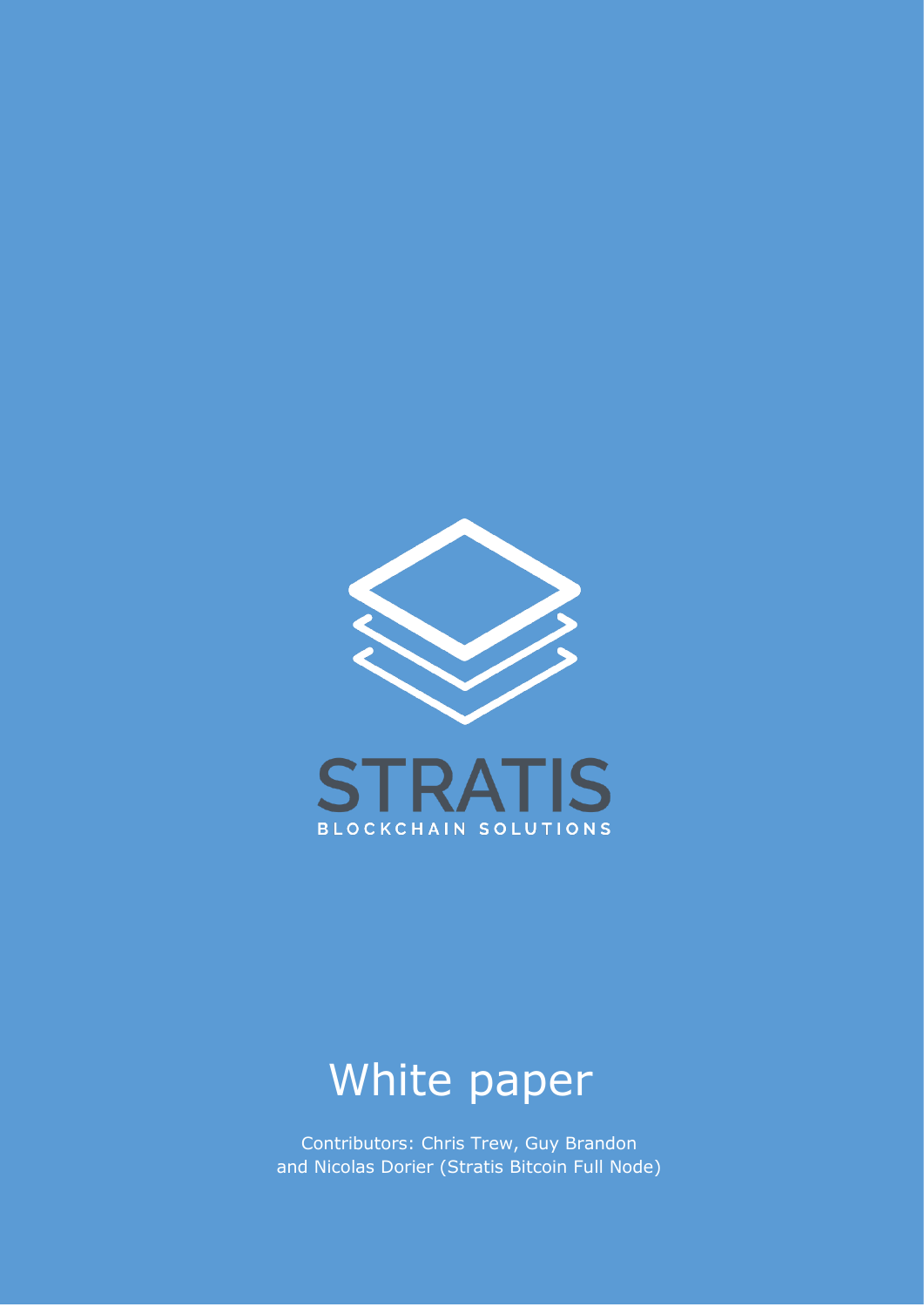# **Table of Contents**

| Bitcoin, blockchain 2.0 and the growth of distributed ledger technology 4 |
|---------------------------------------------------------------------------|
|                                                                           |
|                                                                           |
|                                                                           |
|                                                                           |
|                                                                           |
|                                                                           |
|                                                                           |
|                                                                           |
|                                                                           |
|                                                                           |
|                                                                           |
|                                                                           |
|                                                                           |
|                                                                           |
|                                                                           |
|                                                                           |
|                                                                           |
|                                                                           |
|                                                                           |
|                                                                           |
|                                                                           |
|                                                                           |
|                                                                           |
|                                                                           |
|                                                                           |
|                                                                           |
|                                                                           |
|                                                                           |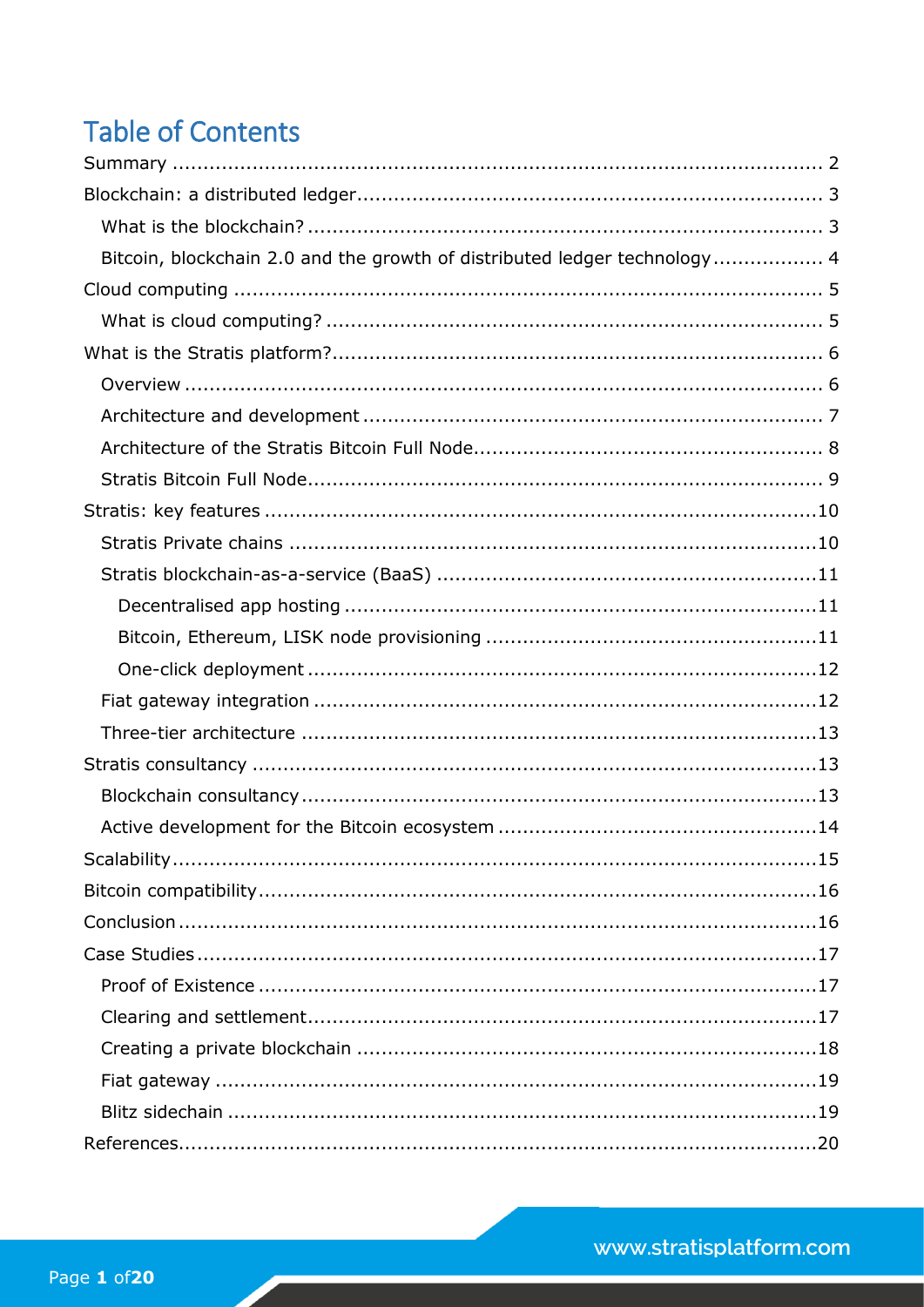# <span id="page-2-0"></span>**Summary**

Blockchain or Distributed Ledger Technology (DLT) offers a radically different paradigm of storing and managing information online. Decentralised ledgers lack the points of failure and associated security issues of traditional databases and top-down protocols, whilst at the same time posing their own unique challenges for effective deployment and maintenance.

The advantages in terms of costs, transparency, immutability, security and confidence that are characteristic of blockchain solutions mean that financial businesses, government departments and other organisations are exploring applications of all kinds with a view to delivering services more profitably and efficiently. However, reliable deployment of a new blockchain fit for purpose entails extensive overheads in terms of network infrastructure, development, security and ongoing maintenance. Moreover, use of an existing blockchain (such as Bitcoin) comes with numerous problems for a mainstream business, not least because users have no control over blockchain features or future development.

An attractive model for blockchain service provision exists in cloud computing. Cloud services may be tailored according to the needs of the organisation and infrastructure, platforms and software provided as services via web interfaces - without businesses having to take on the maintenance of these themselves.

Stratis will take a similar approach to blockchain deployment, enabling organisations to provision their own private blockchains, tailored to their precise needs but secured on the parent Stratis chain. This approach means there are few unnecessary overheads whilst allowing businesses to secure the benefits of a blockchain-based solution, developing services via powerful APIs and lite web-based clients.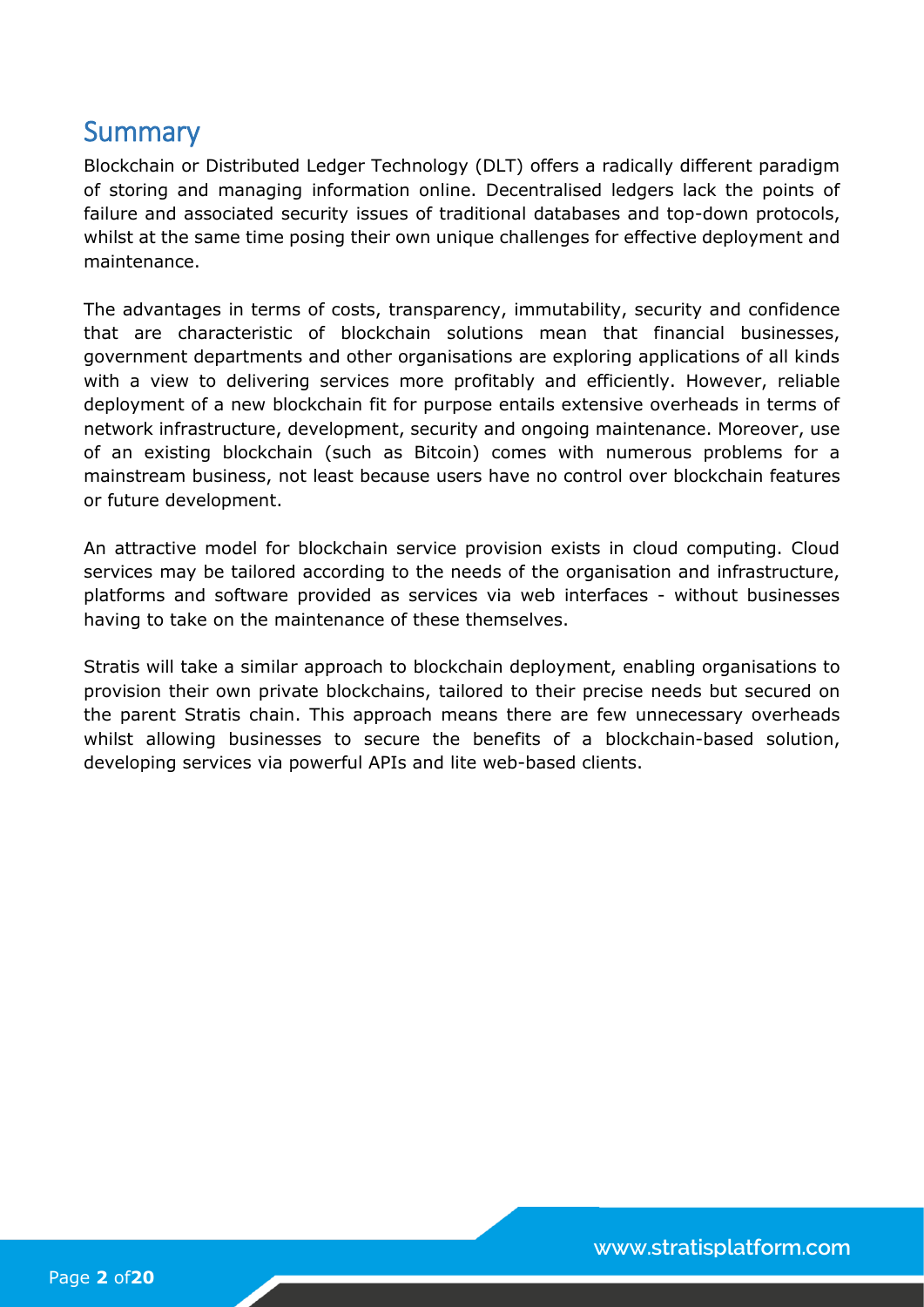# <span id="page-3-0"></span>Blockchain: a distributed ledger

### <span id="page-3-1"></span>What is the blockchain?

A blockchain or distributed ledger is new way of storing and transferring information. Centralised databases have been employed for many years by financial corporations and other organisations to store customer details and record transactions of one kind or another. These are carefully-guarded and closed systems in which only privileged operators are allowed to make entries. When a customer transfers money from one bank account to another, they make a request to the bank to do so on their behalf rather than engaging directly with the database that holds information about balances. Centralisation is inherent in the paradigm.

This carries certain implications. A centralised system is one that by definition has a point of failure. It is also one that implies a power differential because the privileged operators have the prerogative to intervene - for example, by unilaterally reversing a transaction or imposing new charges.

The blockchain offers a radically different approach. The Bitcoin protocol,  $[1]$  launched in 2009, established for the first time the viability of transferring value on a peer-to-peer basis over the internet, without the need for a trusted intermediary. Satoshi Nakamoto, the pseudonymous creator of Bitcoin, solved the 'double spend' problem: the issue that digital information can easily be copied, and therefore a centralised authority was previously required to reflect where funds were located.

At its simplest, the blockchain is a digital record stored on a network of computers around the world. Instead of securing information by restricting access, the blockchain shares information amongst all users. Ownership of funds (for example) is cryptographically verified, and the full transparency and mutual ownership of the system means that a bad actor is immediately recognisable as such and any transactions submitted by such a node are ignored.

The decentralised structure of the blockchain brings several key features in contrast to traditional centralised approaches:

- **Transparency:** it is possible for anyone to track the movement of funds from one account to another.
- **Immutability:** once confirmed, a transaction cannot be reversed. No one can interfere with a completed transfer.
- **Low cost:** transaction fees are minimal.
- **Cross-border:** funds can be sent as easily to someone on the other side of the world as they can to someone in the next room.
- **Speed:** due to the flat and transparent nature of the blockchain, transfers show up almost instantly and are typically confirmed in minutes, rather than hours or days.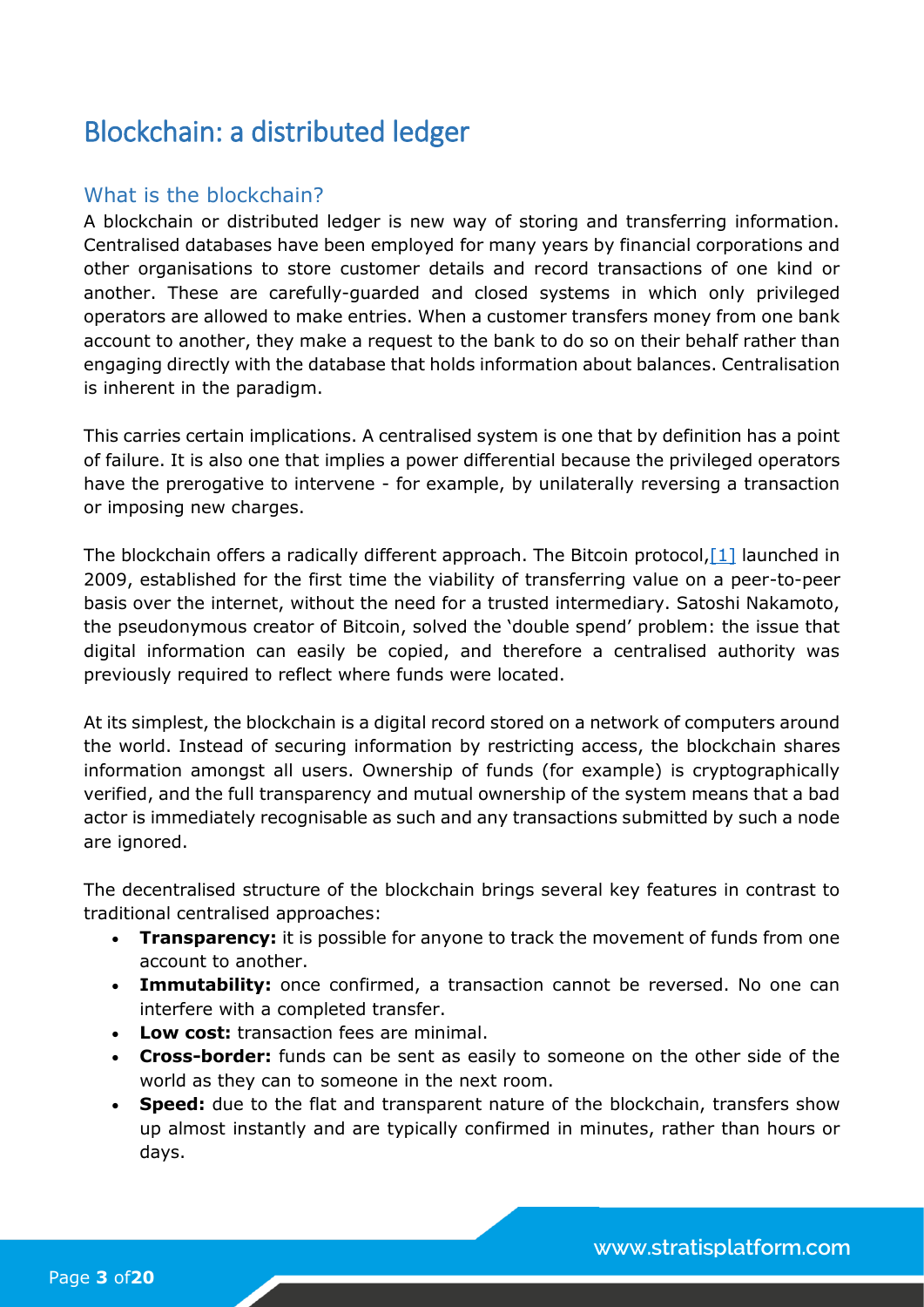### <span id="page-4-0"></span>Bitcoin, blockchain 2.0 and the growth of distributed ledger technology

Although Bitcoin is very successful at transferring value and is an effective form of decentralised money, from the outset it was recognised that the same approach could be used to record information of almost any kind on the same shared basis. As well as cash, strings of characters on the blockchain could represent simple messages, ownership of physical or digital assets or securities, voting decisions, and so on.

This broader application was developed by a number of '2.0' platforms including Nxt and BitShares, amongst others. To date, however, all of these have been relatively limited in one way or another, and lack suitability in their current forms for adoption by real-world financial businesses.

#### The rise of Bitcoin and similar protocols was

#### **Case study:**  Proof of Existence

The immutable and transparent nature of the blockchain lends itself to applications in which the existence of a file or document must be proved for a particular point in time.

Blockchain solutions are already informally used as a kind of digital copyright. Users take a 'hash' – a cryptographic digest of a file that serves as a unique fingerprint – and upload it to the blockchain…. [Read More](#page-17-1)

accompanied by a rapid re-evaluation by governments, regulators and the financial services industry of the existing paradigms. Due to Bitcoin's position outside of the control of state and financial authorities and its potential for misuse as a tool of fraud, money laundering and other illegal activity, as well as other concerns such as its volatility and the unregulated nature of the exchanges on which it traded, the first reactions tended to be scepticism and concern. However, an increasing number of actors have also recognised the potential of blockchain technology and the broad range of use cases to which the distributed ledger lends itself.

A noticeable shift has occurred towards the end of 2015 and in 2016, with a series of national governments and major banks now actively undertaking research into distributed ledger technology (DLT) as a means of creating more effective money and delivering more efficient public services - not least the UK government<sup>[2]</sup>, China, South Korea, Goldman Sachs and UBS, amongst others. Around \$1 billion was invested in Bitcoin-related companies in 2015 alone[.\[3\]](#page-20-0)

The benefits of blockchain technology for companies and organisations of all sizes and types are becoming ever clearer. However, until now there have been few options for those who wish to deploy or use blockchain technology. They either have to invest the time and funds to create and maintain their own protocol from scratch, or use an existing open platform (such as Bitcoin itself), with all the limitations and problems that entails.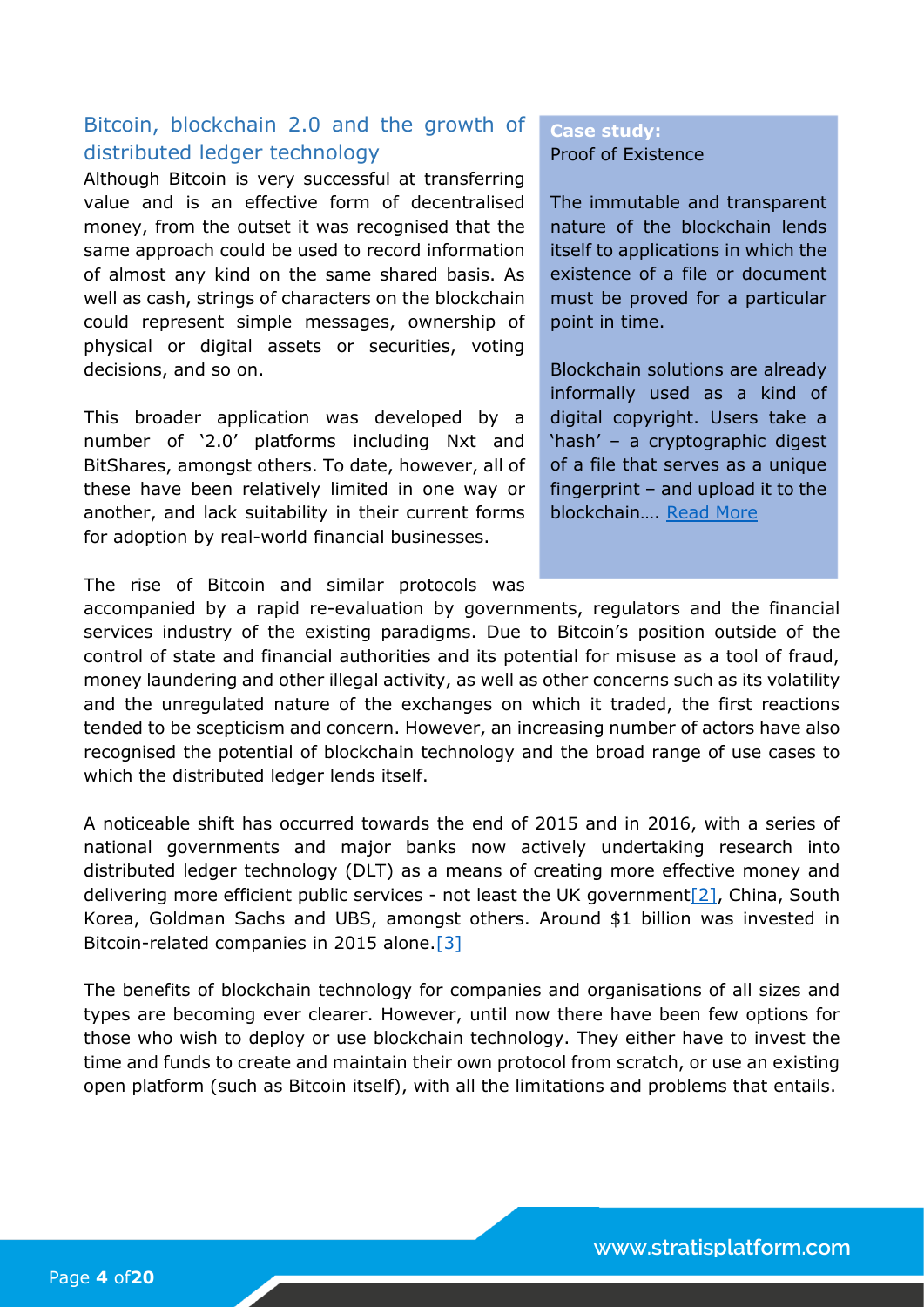# <span id="page-5-0"></span>Cloud computing

### <span id="page-5-1"></span>What is cloud computing?

Cloud computing refers to the practice of accessing data and IT resources via a remote provider, rather than relying solely on in-house hardware and software.

In the internet era, businesses and individuals no longer need to purchase and maintain their own hardware, or even run their own software platforms. Instead, these can be housed by third parties in dedicated data centres and accessed as and when required.

The benefits of such an approach are extensive. It means that resources can be allocated and paid for according to need, rather than purchased inefficiently and in advance; economies of scale are inherent in cloud provision. This allows for far greater flexibility and control over budgets, as well as enabling companies to scale rapidly when required. Consequently, almost all of us now use cloud computing in some form, particularly for email (including popular webmail platforms like Gmail and Yahoo) and storage (cloud drives such as AWS, OpenDrive, iCloud, Dropbox and so on).

Although storage is one of the most popular applications of cloud computing, almost any IT resource an organisation needs can be provided in this way. Over and above Infrastructure-as-a-Service (IaaS), which includes servers, storage and network provision, there is a growing move to meet all computing needs via the cloud. Platformas-a-Service (PaaS) comprises the delivery of development tools and frameworks, databases and execution environments, whilst Software-as-a-Service (SaaS) allows applications to be run from the cloud.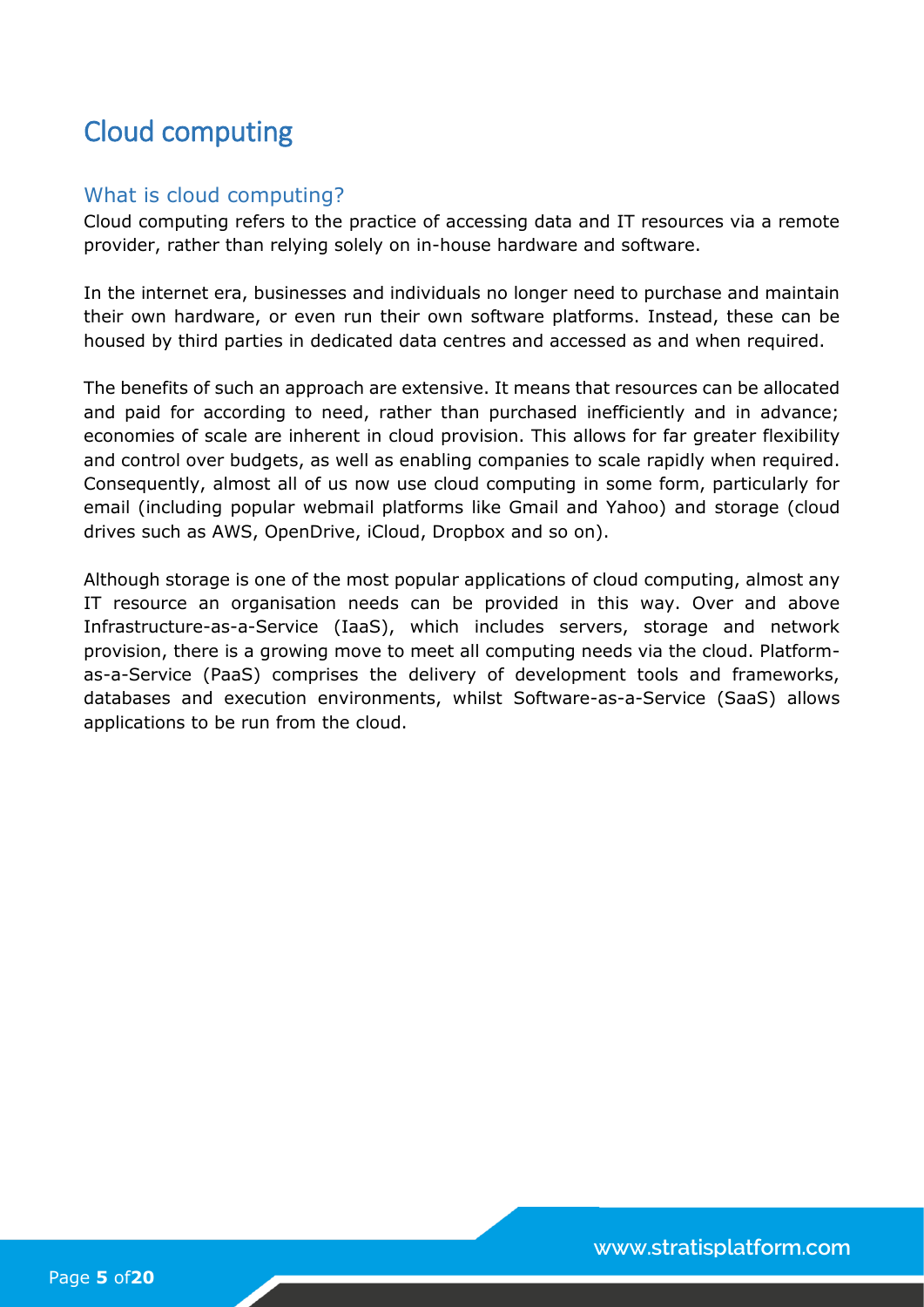# <span id="page-6-0"></span>What is the Stratis platform?

### <span id="page-6-1"></span>**Overview**

Stratis is a powerful and flexible blockchain Development Platform designed for the needs of real-world financial services businesses and other organisations that want to develop, test and deploy applications on the blockchain. Stratis blockchain apps can be developed in pure C# and can also utilize the Microsoft .NET framework, while also taking advantage of the powerful Stratis APIs and framework. Stratis significantly simplifies the development process for creating Blockchain applications and accelerates the development lifecycle for blockchain development projects. Stratis private chains allow businesses to deploy their own customised blockchains without the overheads inherent in running their own blockchain network infrastructure. Stratis's turnkey solution enables developers and businesses to create, test and deploy blockchain-based applications quickly and easily, all without the costs and security concerns that would otherwise arise from an in-house implementation.

Stratis will be developing a Bitcoin full node in C# utilising the trusted and proven architecture of Bitcoin. The Stratis Platform will then be built on top of this innovative C# fully validating node (tailored to Stratis's own needs) whilst also adding a broad range of powerful new features on top of it. In addition, Stratis will enable the deployment of customisable sidechains.

Stratis will continue to maintain and further develop the Bitcoin version of the NStratis Full Node. The Stratis Bitcoin Full Node and the NStratis framework will be open source, so anyone can inspect it, clone/modify it and use it for their own purposes – contributing to a healthy ecosystem and the mutually beneficial sharing of ideas and development efforts.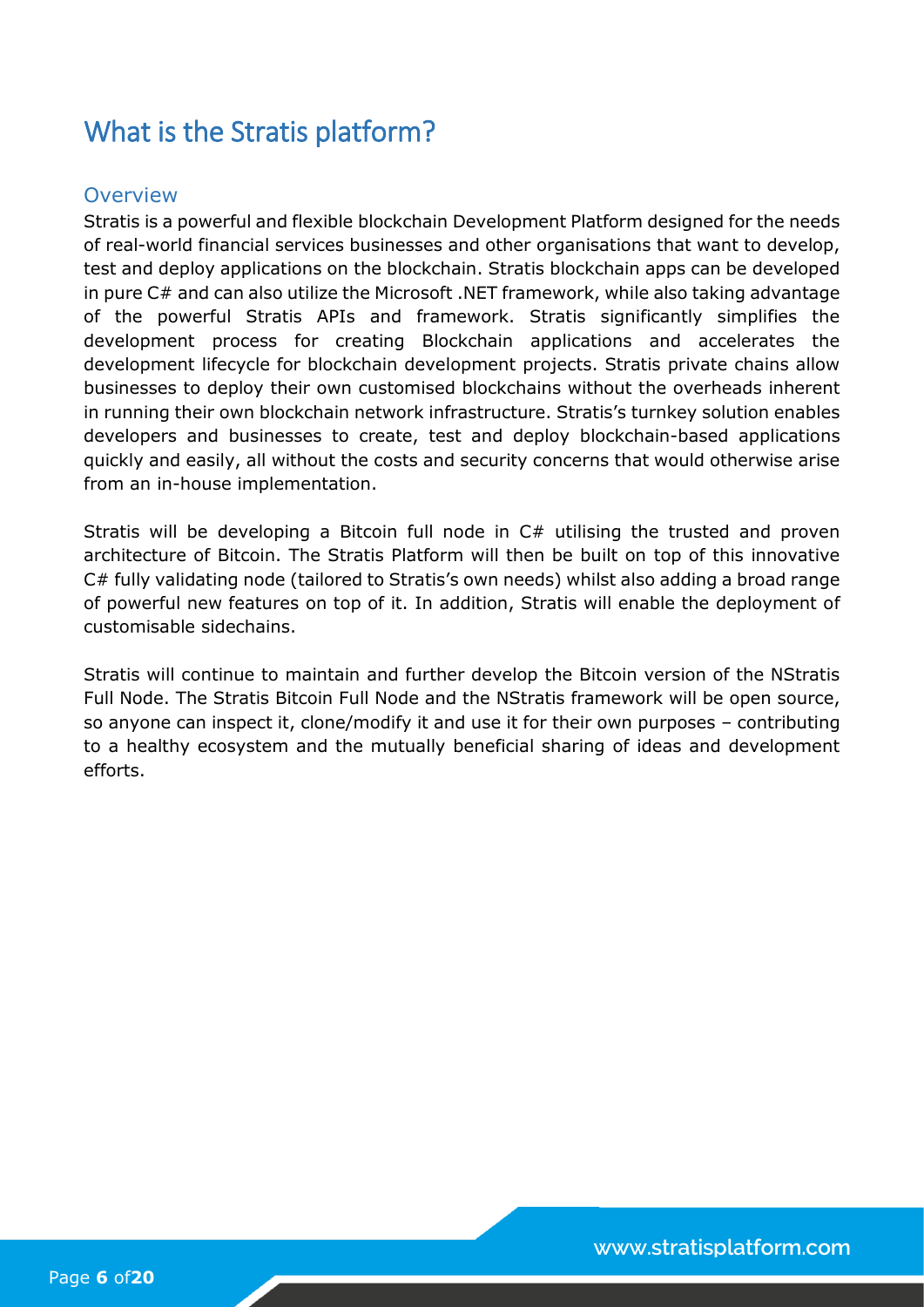### <span id="page-7-0"></span>Architecture and development

The Stratis platform will be built on the C# Stratis Bitcoin Full node platform and framework. The Stratis Bitcoin Full node will be developed on top of the NBitcoin library,  $[6]$  a near-complete port of Bitcoin Core written in  $C#$  and .NET by blockchain developer Nicolas Dorier. There will also be a C++ Wallet and full node version based on Bitcoin Core, though the majority of nodes on the network will be NStratis (C#) nodes. NBitcoin is a complete and proven blockchain framework that is already in use, and will enable accelerated development.

Stages in NStratis development will include:

- 1. Development of the Stratis Bitcoin Full Node
- 2. Fork the Stratis Bitcoin Full Node for NStratis
- 3. Implement the required changes to NStratis and port Elements sidechains to C#.

#### **Benefits**

There are several advantages to building Stratis on the NBitcoin platform[.\[7\]](#page-20-0)

- It was developed in pure C# and it utilizes the Microsoft .NET framework, which is easier to maintain and develop further than the traditional C++ Bitcoin Core source code.
- C# is one of the dominant languages in business application development and it offers several advantages over C++.
- NBitcoin is currently the only cross-platform alternative Bitcoin implementation available. Stratis will upgrade the code base to .NET Core, Microsoft's latest version of .NET that can run natively across even more devices.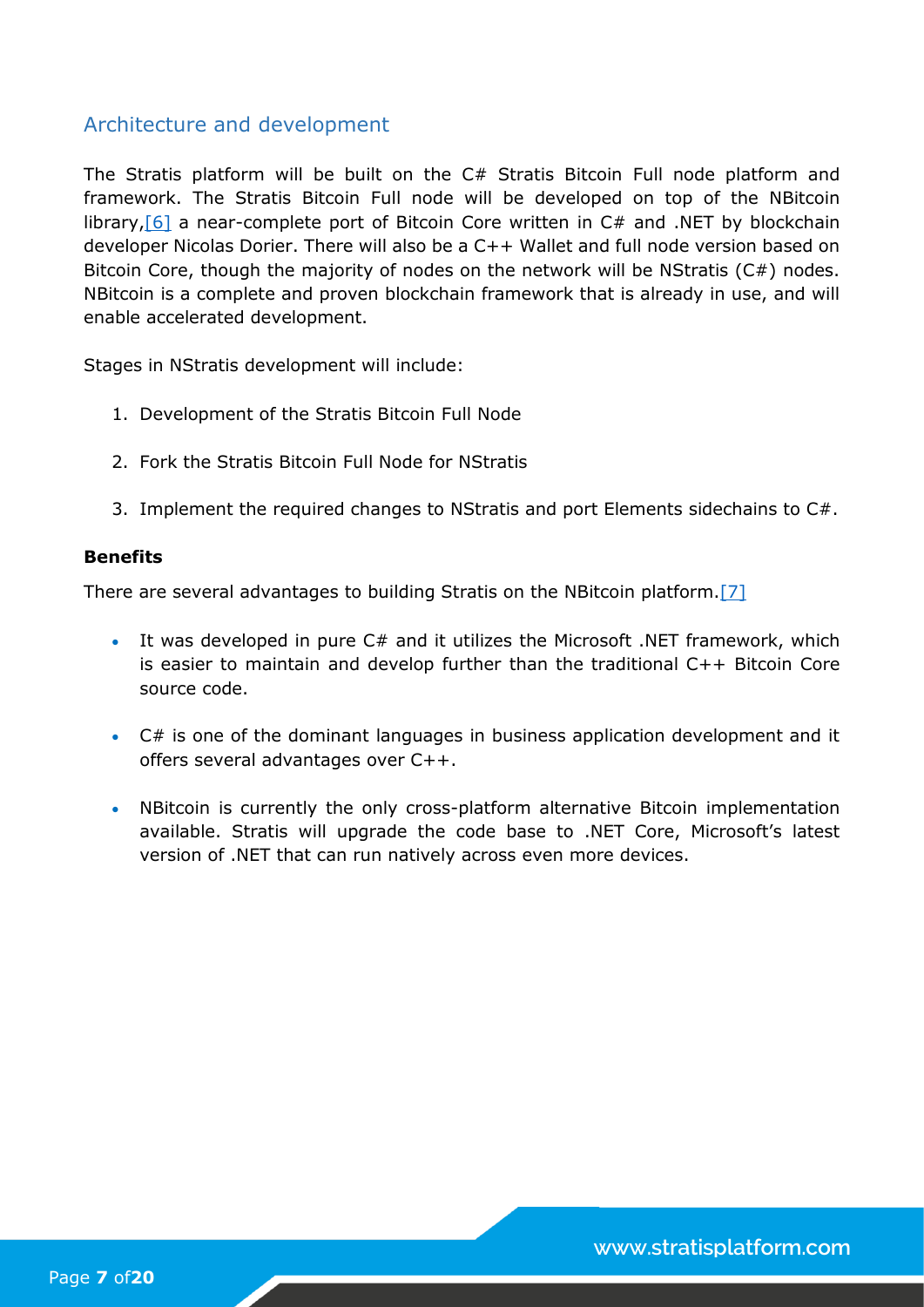### <span id="page-8-0"></span>Architecture of the Stratis Bitcoin Full Node

A full node is an application whose goal is to keep track of valid blocks in the blockchain. It is essentially composed of several layers:

- Network Layer this deals with which messages are exchanged between full nodes, and how.
- Consensus Layer this sets the (blockchain-wide) rules for what is considered a valid block.
- Node Policy Layer this adds more restrictive rules than the Consensus Layer to prevent DDoS (node-wide rule).
- Infrastructure Layer governs how to store and verify blocks and transactions efficiently.
- Interface Layer API for developers to query the state of the node, and/or user interface.

| <b>Interface Layer</b>      |                                       |                                 |
|-----------------------------|---------------------------------------|---------------------------------|
| <b>Infrastructure Layer</b> | <b>Stratis Bitcoin Full Node (C#)</b> |                                 |
| <b>Node Policy Layer</b>    |                                       | <b>Bitcoin Core</b><br>$(C + )$ |
| <b>Consensus Layer</b>      | LibConsensus (C++)                    |                                 |
|                             |                                       |                                 |
| <b>Network Layer</b>        | <b>NBitcoin (C#)</b>                  |                                 |

While Bitcoin Core deals with all these layers in the same source code, Stratis Bitcoin Full Node will only have to deal with the Node Policy Layer, Infrastructure Layer and Interface Layer.

The Consensus Layer is an integral component in the Full Node architecture that should ideally not be modified without industry-wide consensus, since a bug in this layer could cause a fork in the Blockchain and result in loss of funds. As a result of this risk Consensus Layer should be as close to Bitcoin Core as possible.

Bitcoin Core provides part of the consensus code in a library called LibConsensus. NBitcoin will be used to fill in any gaps. To simplify the transition to the Stratis Bitcoin Full Node, all of the RPC API endpoints available in Bitcoin Core will be provided, so users and businesses will not have to rewrite their software to utilise the Stratis Bitcoin Full Node. Stratis Bitcoin Full Node in C# and Microsoft's .NET Framework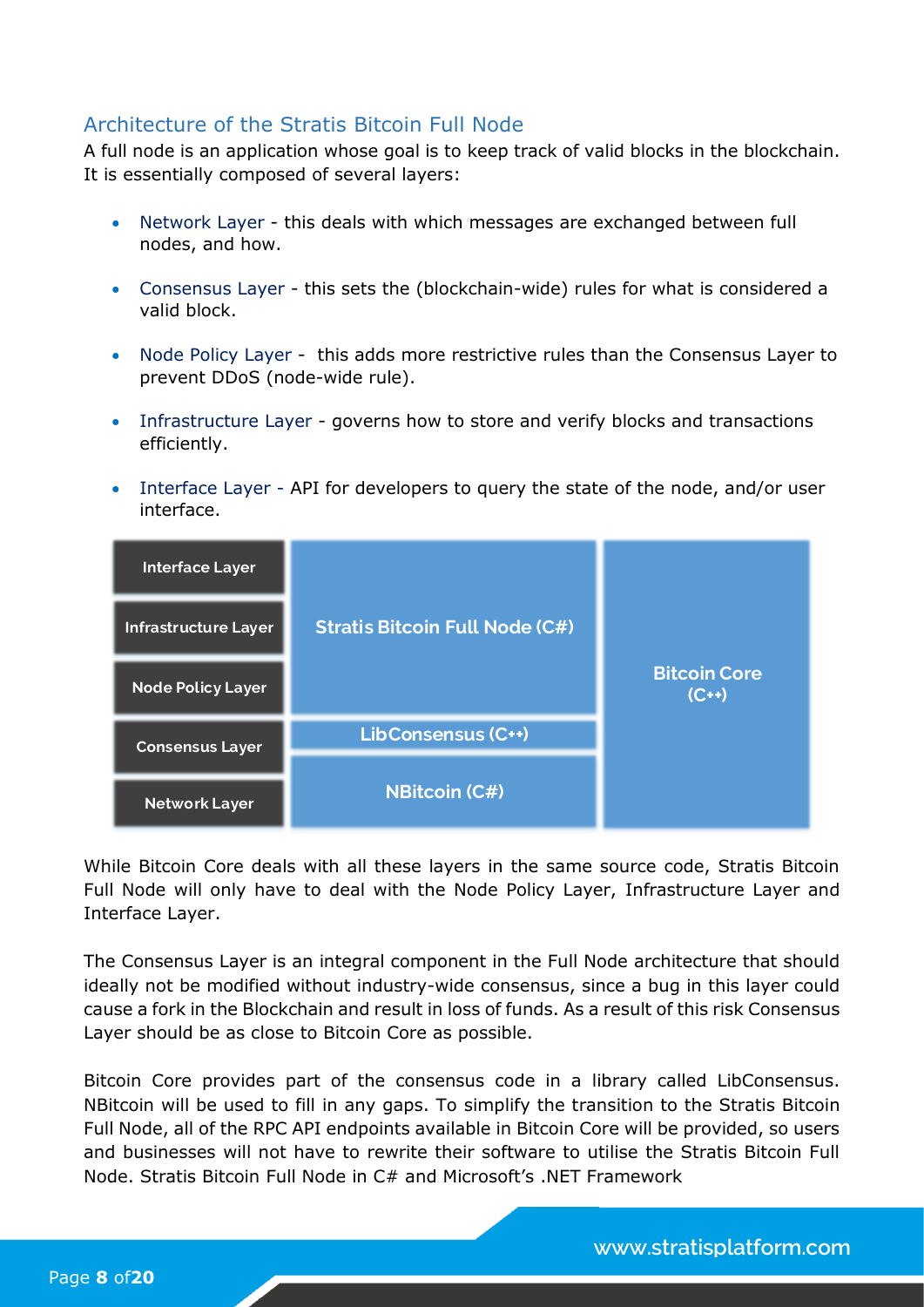### <span id="page-9-0"></span>Stratis Bitcoin Full Node

Bitcoin was originally developed by Satoshi Nakamoto as a piece of software that bundled together several different functionalities. What users called 'Bitcoin' was at the same time the protocol, the wallet, the key storage, the mining software, the infrastructure for other apps, and the full node.

As with all maturing technology, the Bitcoin industry became more and more specialised, and the functionality once provided only by Bitcoin Core has now been diffused among different players in the industry. An all-purpose piece of software has now been replaced and complemented by multiple specialised parties and applications.

The most basic layer of Bitcoin on which everybody depends is a full node. Changing the code of a full node is a controversial matter, as the consequences impact virtually every company in the ecosystem. On the other hand, if consensus about an improvement to Bitcoin is reached and a new feature is successfully implemented in the full node, then the benefits ripple out across the whole industry. A typical example is the new OP\_CSV and Segregated Witness improvement that will allow the development of off-chain payments, which will permit Bitcoin to scale as a currency.

At present, the most popular Bitcoin node is called Bitcoin Core and is developed in C++. The Bitcoin Core team is a group of highly skilled developers who generally adopt a very conservative approach to accepting improvements. One of the reasons for this is that a full node is such a critical component for Bitcoin that any new features require extensive reviews and testing. Contributors to Bitcoin Core generally work on it for free, and their review time is valuable but limited.

We believe that one way to allow improvements to be implemented faster is to develop a full node in C# instead of C++. Highly skilled C++ engineers are in short supply in the corporate world, which tends to prefer higher-level languages like C# or Java. Higherlevel languages are also easier to review and learn, and it is harder to make coding mistakes.

As such, we propose that the Stratis Bitcoin Full Node will be based on the NBitcoin framework, which is the most complete and portable library for developing blockchain applications and platforms in C# and Microsofts .NET.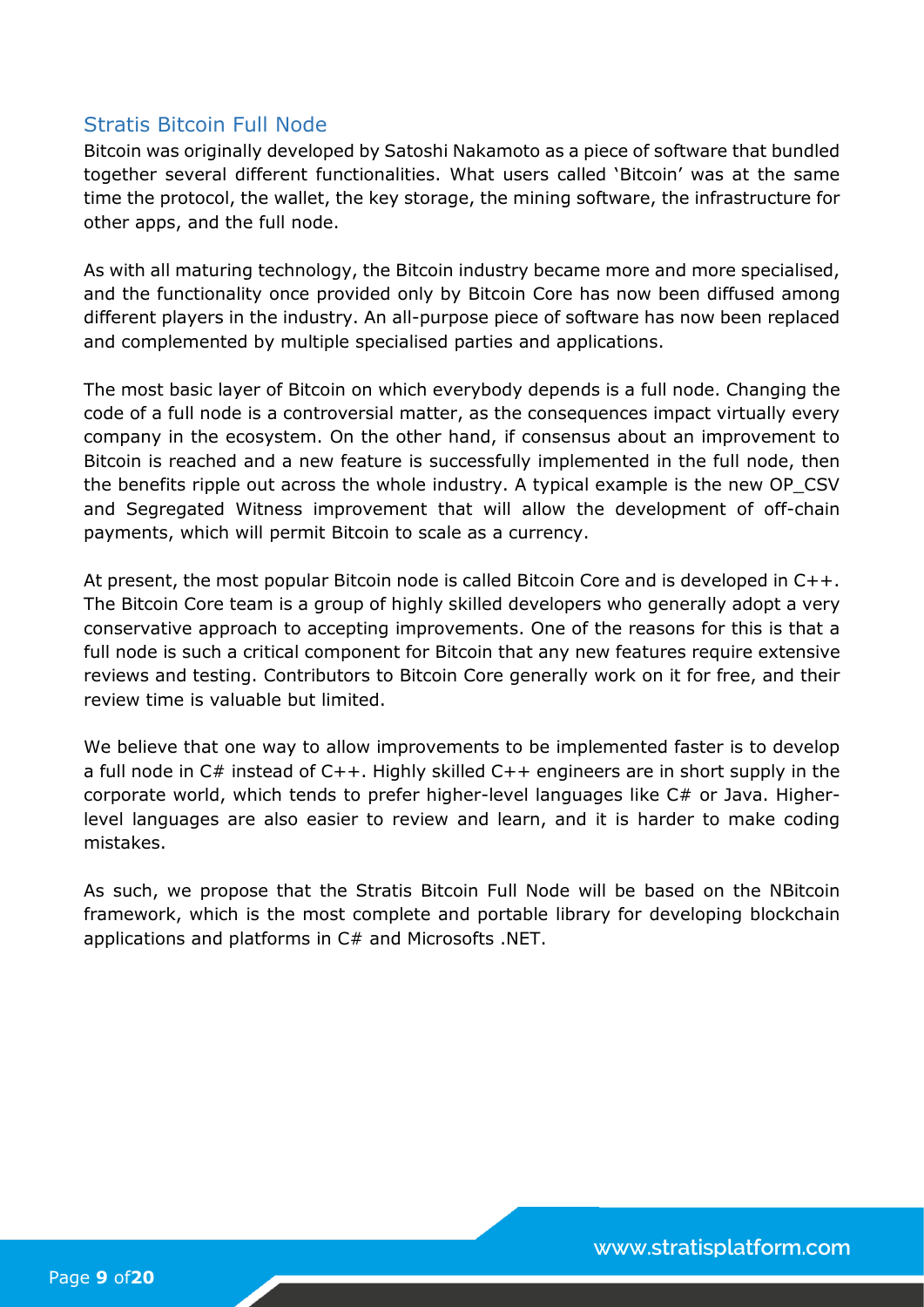# <span id="page-10-0"></span>Stratis: key features

Stratis allows the creation of distinct, private blockchains, launched by third party organisations and tailored to their needs but secured on the main Stratis blockchain. They can be accessed via lite clients and simple but powerful APIs. Because these Private chains are based upon the code of the main Stratis chain and side chains are compatible and transfer between the two is straightforward. $[8]$ 

#### <span id="page-10-1"></span>Stratis Private chains

A secure blockchain network will typically consist of hundreds or even thousands of computers running the same protocol. Consequently, there are significant advantages to employing an established network with proven stability and security, rather than starting from scratch. Although it is possible to develop applications on top of the Bitcoin blockchain, the first and still the best-known and most secure cryptocurrency network, there are good reasons why few businesses would want to so. Bitcoin has comparatively slow 10-minute confirmation times, and periodic attacks on the network means that transactions can be delayed for hours; addressing these effectively requires a controversial hard fork and the pace of development is slow. Businesses have no control over upgrades or other changes to the network such as the capacity of each block and the rate that transactions that may be processed. Thus Bitcoin's security advantages come at a cost of significant rigidity and unpredictability.

By contrast, Stratis private chains allow developers complete freedom to customise their implementation for their specific needs, whilst the underpinning 'parent' blockchain is established enough to give users a high degree of confidence in its security. For example,

if a business requires large block sizes to accommodate a high volume of transactions; rapid block times to enable low-latency trading; controlled transactions so that only approved users can submit a request to the network; a given rate of inflation; or additional space for metadata in each block, any or all of these can be specified at launch. The private chain can be accessed by straightforward APIs, meaning that stand-alone applications can rapidly be developed.

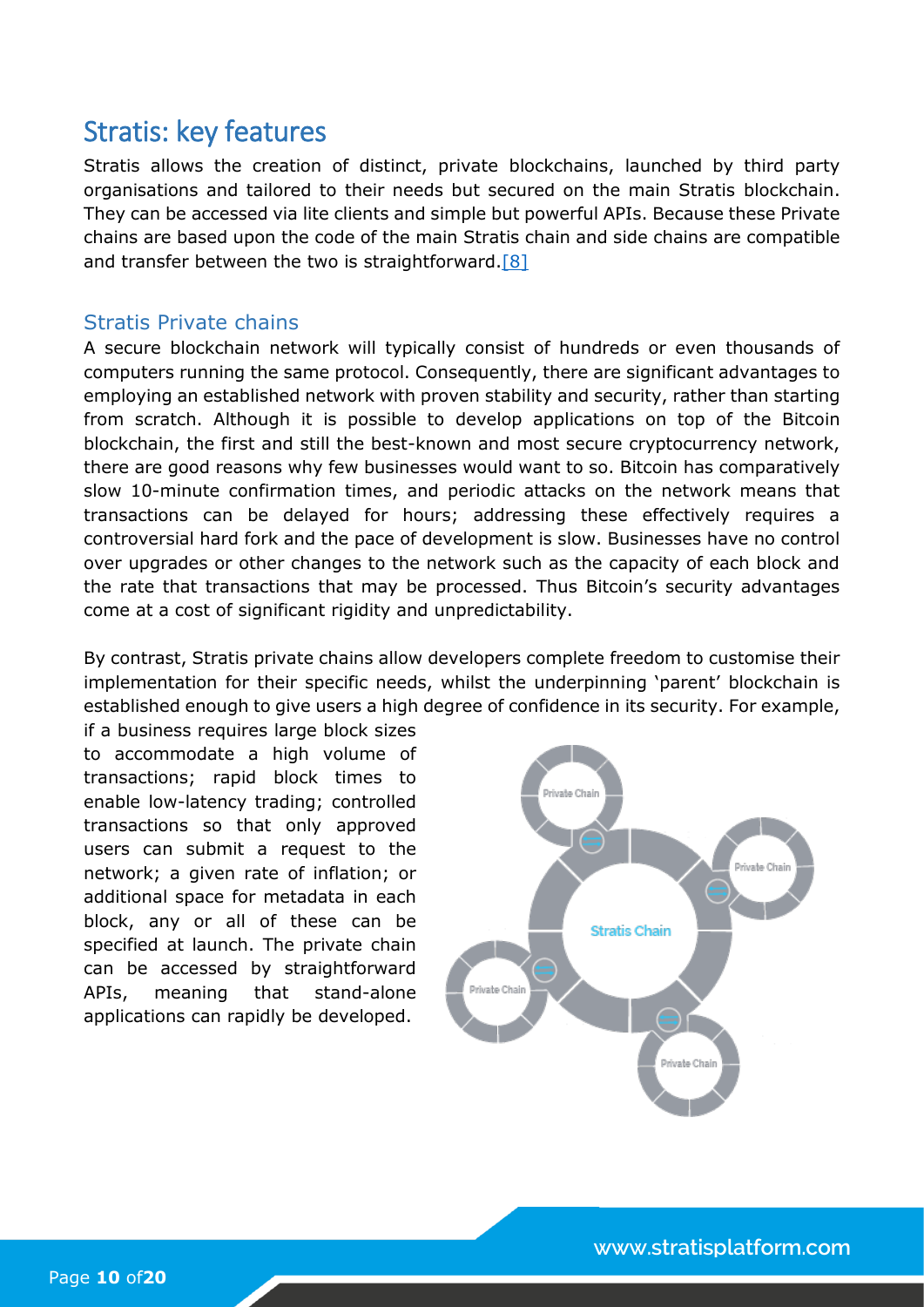#### <span id="page-11-0"></span>Stratis blockchain-as-a-service (BaaS)

Given both the advantages of cloud computing and the benefits of blockchain technology, there is a strong business case for deploying distributed ledgers in the same way, tailoring them according to the needs of the organisation in question. As with other forms of cloud usage, this allows an on-demand payment model, as well as scalability and removing the need for costly hardware and specialist expertise. BaaS enables an off-thepeg approach to blockchain use, placing it within the reach of any organisation.

The nature of the blockchain means that it cannot readily be located within the traditional framework of IaaS/PaaS/SaaS. Blockchains are software, run on distributed networks of computers. Moreover, 'blockchain' is a catch-all term for an approach to storage and consensus; blockchain protocols can provide a breadth of services as straightforward as value transfer (Bitcoin) to the execution of smart contracts (Ethereum). Thus there is a case for considering BaaS as the provision of infrastructure, platform and software at the same time.

Specifically, BaaS allows developers to test and deploy their bespoke blockchain-based applications in the cloud, without having to maintain the network or full clients themselves. The implementation of the blockchain can be tailored to their needs and accessed via lite clients or APIs.

#### <span id="page-11-1"></span>Decentralised app hosting

As well as offering the services integrated in its own blockchain, Stratis will specialise in providing hosting and consultancy for decentralised applications (Dapps) on top of the Ethereum blockchain. This enables a complete off-the-peg approach to smart contracts. Stratis will work closely with businesses to determine their needs, before deploying nodes if required and organising hosting. This allows clients to focus solely on creating dapps without expending time and resources on infrastructure.

#### <span id="page-11-2"></span>Bitcoin, Ethereum, LISK node provisioning

These solutions will not be confined to the Stratis chain and private chains. Stratis will enable one-click provisioning of other major blockchain platforms aside from its own, including Bitcoin, Ethereum, BitShares and LISK – each of which has its own character, community of developers and use cases. Thus if an organisation wishes to test out different networks, or use them in parallel to employ different functionality, there is nothing to stop them doing so quickly and easily.

For example, Ethereum's smart contracts and the WAVES decentralised asset exchange offer functionality not implemented by Stratis but that will be useful to certain businesses, either in combination with Stratis or on its own. Stratis Consultancy will provide consultancy services for many different blockchain solutions and can advise on which blockchain-based solution is most appropriate, and how businesses might go about deploying this, as well as installing required software and provisioning nodes if required.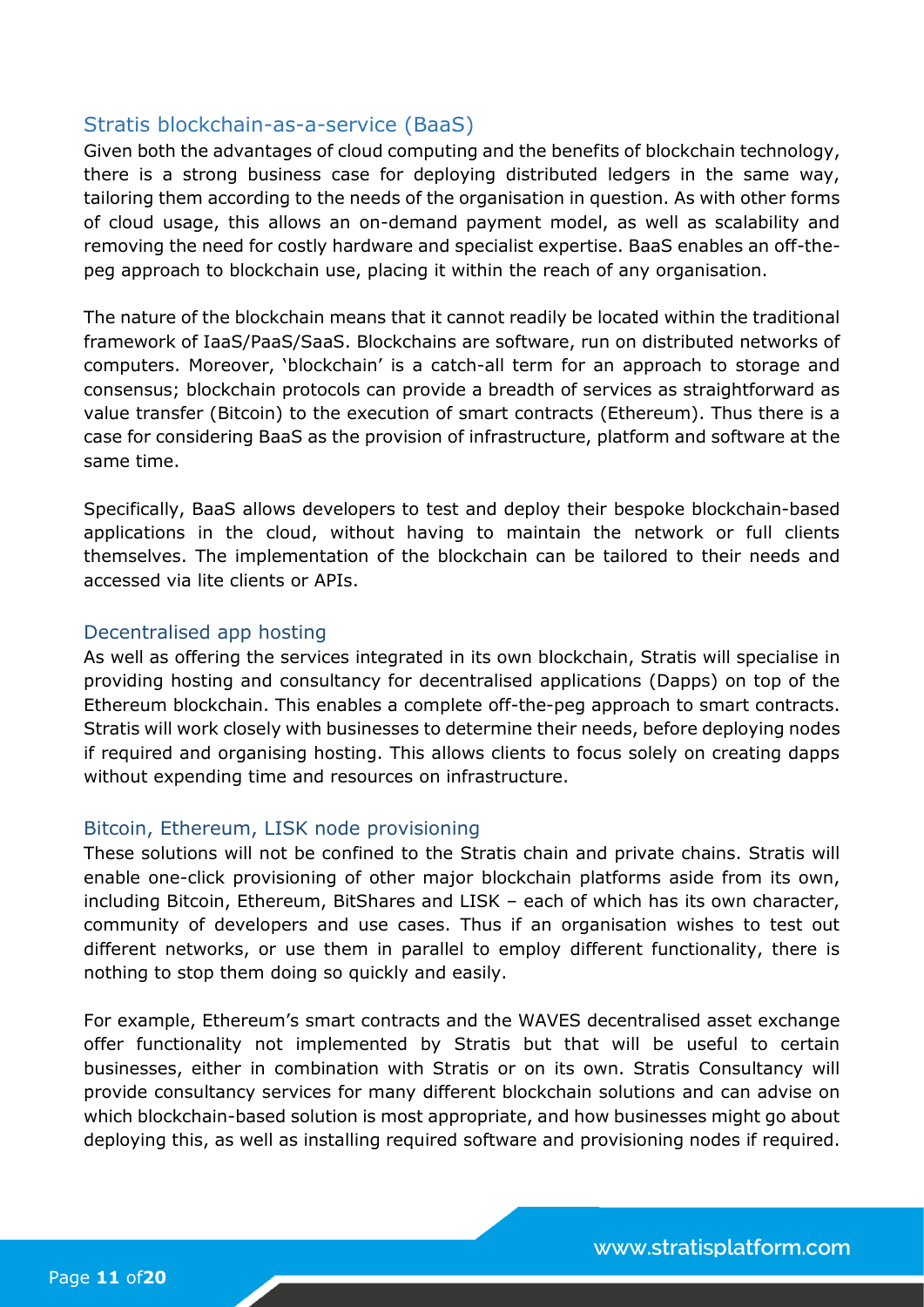This off-the-peg provisioning reduces the unnecessary overheads for blockchain deployment to near zero and makes Stratis the most convenient and cost-effective solution currently available.

#### <span id="page-12-0"></span>One-click deployment

Stratis makes it easier than ever before for organisations to deploy private blockchains, taking a cloud services approach to provisioning. A one-click process means that new chains can be launched with unprecedented speed, tailored for the needs of the organisation. A broad range of variables including block time, size and space for metadata are customisable, making it incredibly flexible. Essentially, an entire network can be bootstrapped on the back of the main chain, giving a ready-made cryptocurrency ecosystem for developers to use out of the box.

#### <span id="page-12-1"></span>Fiat gateway integration

Although blockchains allow for the transfer of value in the form of their native tokens, these have numerous problems from the perspective of a commercial enterprise, including compliance issues and the fluctuation in price that is a result of normal market supply and demand.

Stratis is designed with the integration of fiat gateways in mind from the outset. It allows financial organisations to use the blockchain for the transfer of existing currencies that are both readily accepted by mainstream consumers and are not subject to damaging volatility: tokens of value that are simply digital equivalents of regular money. This 'best of both worlds' approach means that businesses can maintain compliance in whatever way they see fit, according to jurisdiction and organisational policy, whilst simultaneously using the blockchain as a store of value

#### **Case study:**  Fiat Gateway

Financial services company RemitCo wishes to facilitate the remittance of funds by migrant workers in the Middle East back to their families at home. Although remittance is a \$600 billion market, there is little competition in many locations and low-income workers may be heavily penalised in various ways. [Read More](#page-18-1)

– with all the advantages for speed, cost, transparency and stability of currency such a dual strategy allows.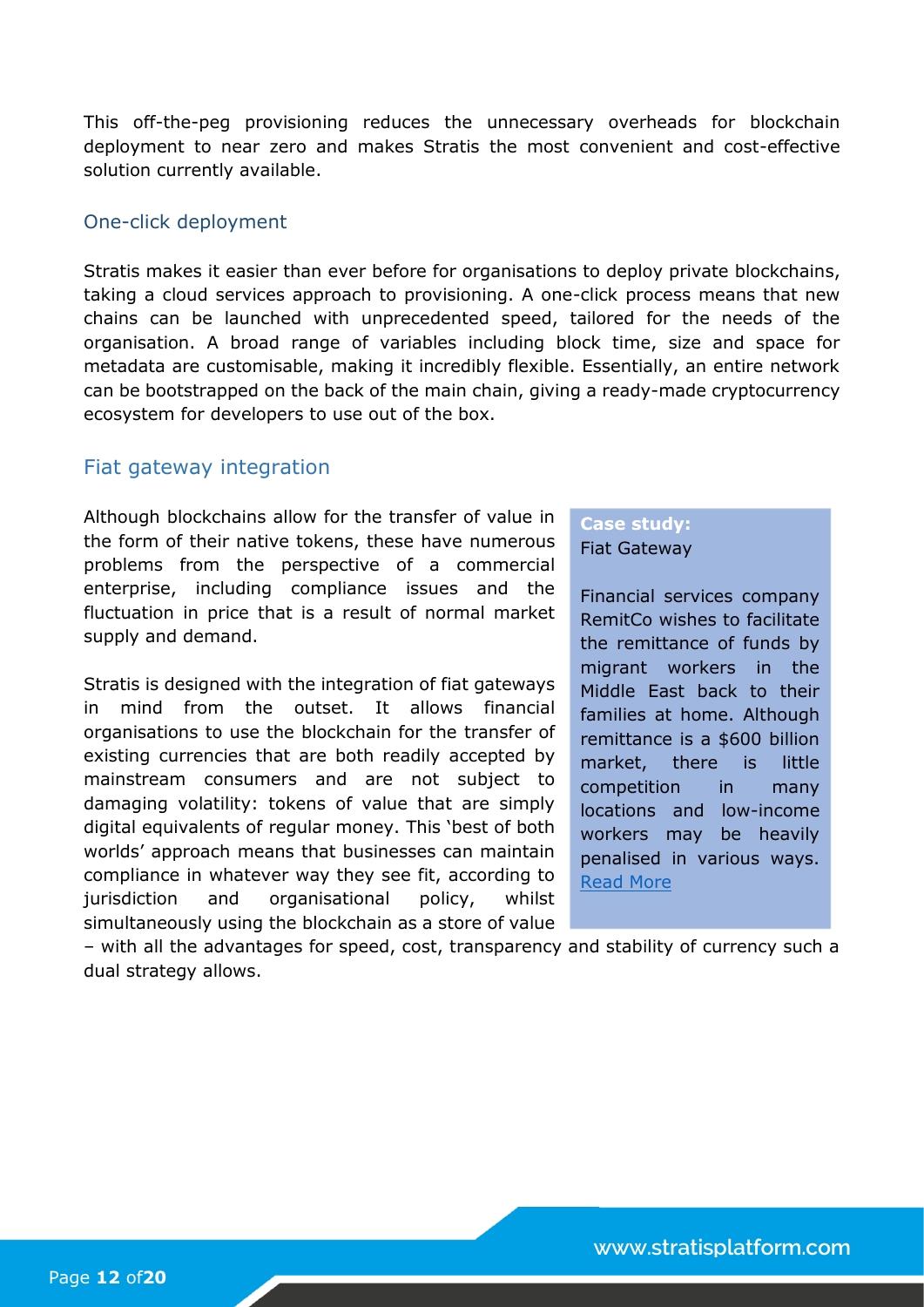#### <span id="page-13-0"></span>Three-tier architecture

The Stratis platform uses a three-tier architecture typical of the Microsoft® ASP.NET application style. This is a good fit as the Stratis Full Node, Stratis Blockchain API and the Stratis SPV technology are developed in  $C#$  and run within the Microsoft .NET Framework and common language runtime.

In the client tier, Browsers, Desktops, Mobiles, and IOT (Internet of Things) devices connect to the various services in the application tier. They receive blockchain data by querying the Stratis Chain API via HTTPS.

The application tier is composed of the Stratis Chain API, Cloud Stratis Management portal, Cloud Stratis API and Secure Payment Verification (SPV). All of the components in the application tier are developed in C#. The application tier handles Blockchain requests and SPV proofs for Lite clients that do not download the full blockchain. It also provides access to the Stratis Cloud management portal and API.

The server tier consists of the Stratis Full blockchain Node, the Cloud Stratis hosting layer and the Stratis payment protocol.

## <span id="page-13-1"></span>Stratis consultancy

The Stratis's headquarters will be based in London, a global financial centre and a hub for fintech services.

As thought leaders and practitioners of distributed ledger technology, Stratis will leverage its own expertise by offering consultancy services to other businesses working in the sector, thereby driving forward blockchain adoption and forging key partnerships where opportunities are presented.

London's light-touch approach to regulation means that many other cryptocurrency businesses are choosing the city for their headquarters and there is a growing concentration of skills and experience, as well as extensive access to traditional financial services businesses. Although Stratis's consultancy work will predominantly be within the UK, it will be expanded worldwide if there is demand. The work will focus on several key areas:

### <span id="page-13-2"></span>Blockchain consultancy

Stratis's consultancy arm will work with businesses to help them explore how blockchain technology can help them. Distributed ledger technology offers numerous specific benefits, but it is not a panacea and is not necessary or helpful in all cases. Stratis will help businesses and organisations of all sizes to pinpoint where they can save money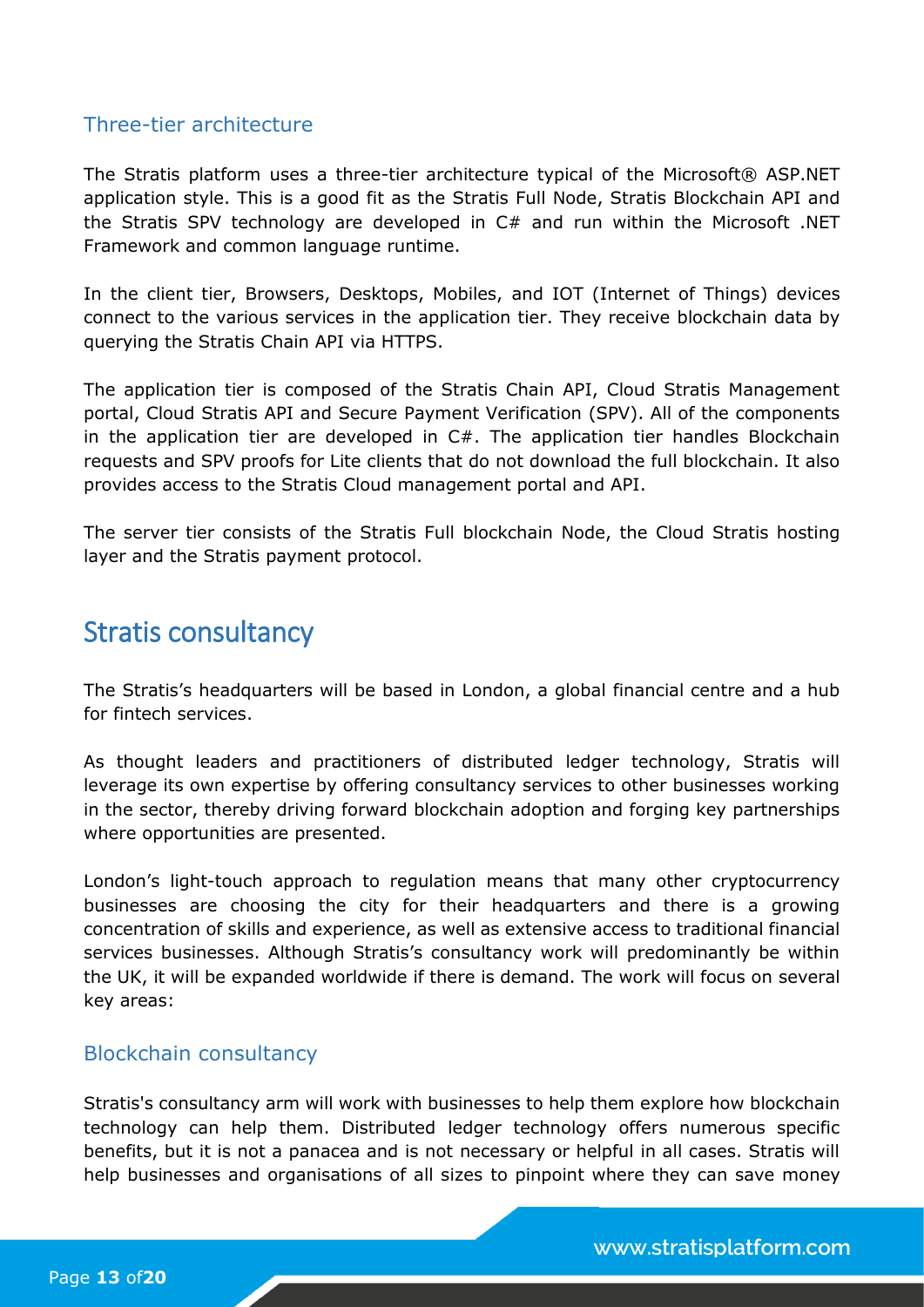and increase efficiency, transparency and security using blockchain technology, and the solutions that are best suited for their circumstances and needs.

#### <span id="page-14-0"></span>Active development for the Bitcoin ecosystem

Stratis's developers will actively contribute to the development of Bitcoin Core and Elements side chains, [9] while also further developing NBitcoin, the most complete  $C#$ .net Bitcoin library. The team will develop the Bitcoin version of NBitcoin while also creating their own NStratis version, rather than forking the code and developing this independently. Core to the aims of Stratis is to contribute to the ongoing development of other key projects in the relevant space.

This will not only help to advance blockchain technology more broadly, but will position Stratis as one of the top blockchain companies. Stratis will be based on the latest version of Bitcoin, so it will be a simple matter to implement any technology developed for Bitcoin (and in many cases from Stratis to Bitcoin).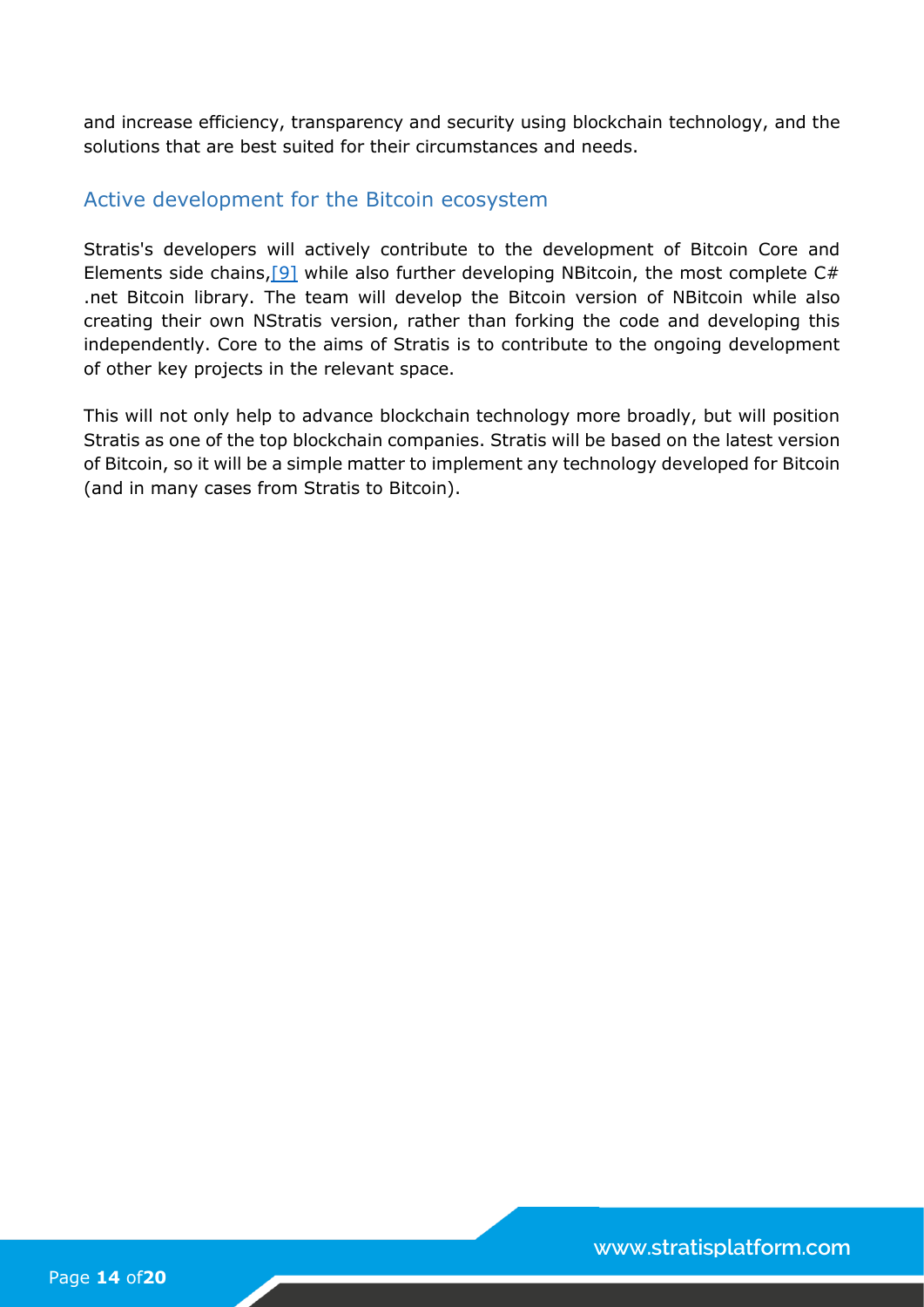# <span id="page-15-0"></span>**Scalability**

Scalability is a major issue for cryptocurrency protocols. Because every transaction is stored on the blockchain for transparency and immutability, in an unoptimised blockchain the size of the chain is a function of the number of transactions. This can cause serious issues. Bitcoin's 1 MB block sizes limit it to a low throughput of transactions per second (tps), and tensions between different stakeholders in the Bitcoin ecosystem (including miners, large holders/advocates and end-users) have meant that the problem has proven extremely difficult to fix. The result has been that there have been periods when transactions have been delayed because there is not enough space in a block. Consequently, few serious businesses would voluntarily expose themselves to the risks of using the Bitcoin blockchain for third-party applications, having no control over the future of the protocol and no influence over any improvements that might be made.

For Bitcoin, the problem of transaction volumes may yet be solved by a hard fork to enable larger blocks, but this is still a suboptimal solution. As transaction volumes grow exponentially with greater adoption (in the best case scenario), block size will also have to grow exponentially. This places greater demands on full nodes in terms of bandwidth and disk space. Despite expected advances in storage and connectivity technology, this will likely lead to an even greater centralisation of mining, in which only the bestresourced nodes can afford to maintain the network. Aside from any political and ideological concerns, this has implications for network security.

Stratis addresses these problems in several different ways. Firstly, every private blockchain is configurable, meaning that an organisation can choose how large blocks should be - reflecting their own needs and resources.

Related to this, instead of using a single ledger for every application, Stratis comprises a host chain from which financial businesses can deploy their own ledgers depending on their specific requirements, rather than directly using the same blockchain as the whole Stratis network (or the whole Bitcoin ecosystem, if the Bitcoin blockchain was employed). This offers the remarkable versatility of an extensive 2.0 platform, combined with the full control of a private chain – secured by the host blockchain but tailored and administrated by the owning organisation.

On a separate note, Stratis employs a proof-of-stake approach to consensus which aligns the interests of end-users (businesses) and those tasked with securing the network (full nodes). This means that a business can run a full Stratis node as well as nodes for their own blockchain without the overheads associated with specialist mining hardware.

Lastly, a series of measures will be used to combat bloat on the main chain, which ultimately serves as a means to secure child chains and can therefore be kept as lightweight as possible.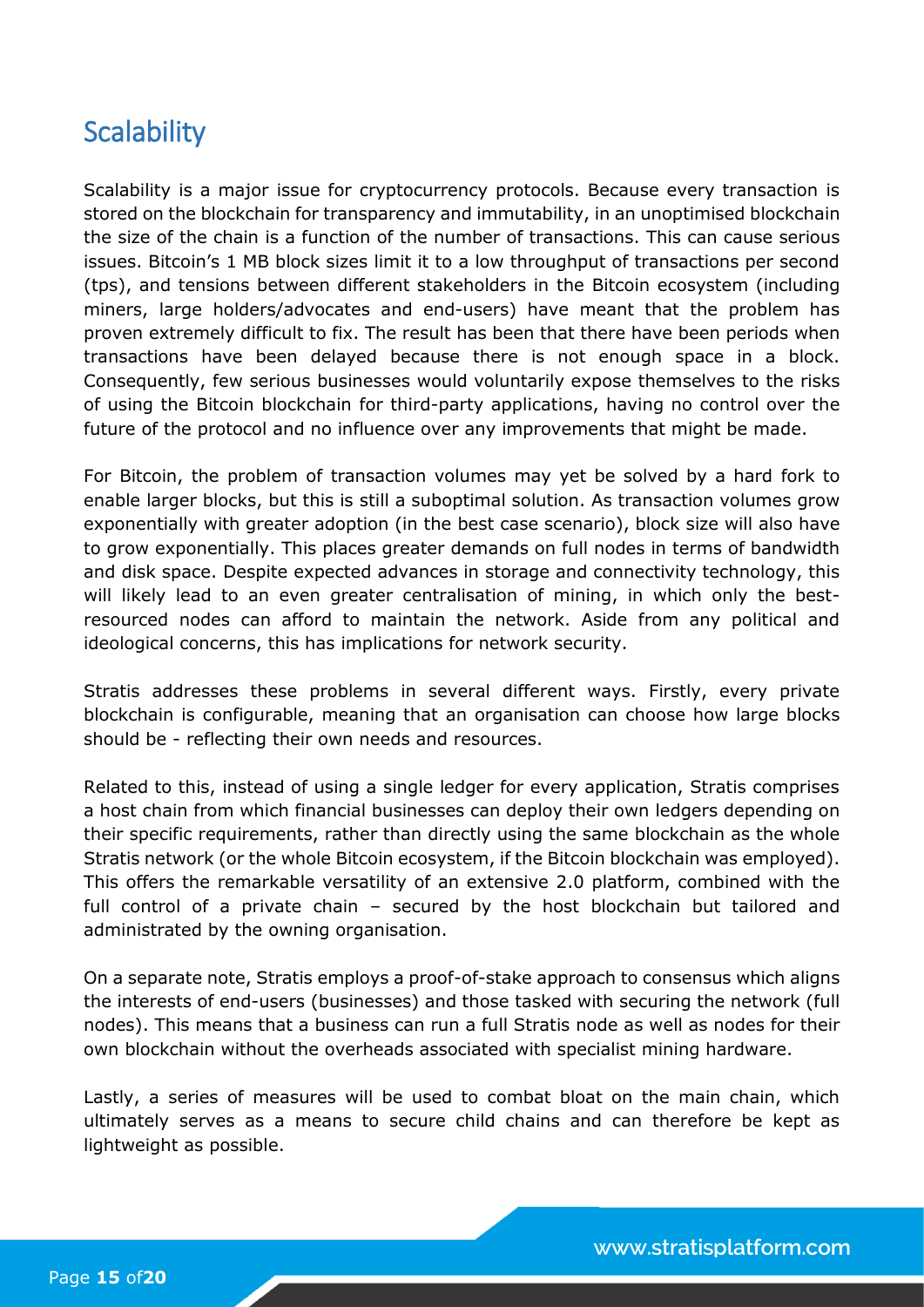# <span id="page-16-0"></span>Bitcoin compatibility

Because Stratis's Private chains are based on the same code as the main blockchain, the interface for private chains is 100% compatible with that of the main Stratis chain. Stratis will provide the same RPC API as Bitcoin Core initially, which means that any applications or platforms that use Bitcoin's RPC or command line can be ported quickly to Stratis. New functionality is provided by Stratis-specific API calls.

The compatibility between main and Private chains also means that it is a simple matter to incorporate new features developed for Stratis into a private chain - and potentially vice versa, since any feature developed by a business could be released into a future update of Stratis. However, this would only take place with the express consent of the business. Although Stratis's customers de facto have full use of every feature on the Stratis blockchain, there is no onus on them to make privately-developed features available to others.

# <span id="page-16-1"></span>**Conclusion**

Stratis's private blockchains offer several significant advantages over the creation of a new chain from scratch, and for most organisations will provide all the required benefits without either being unnecessarily restrictive or entailing the significant overheads involved in creating and maintaining a cryptocurrency network.

The cloud provisioning approach to blockchain, or blockchain-as-a-Service (BaaS), makes deploying a new chain a process as simple as signing up for an account and selecting required parameters. These tailor-made solutions are accessible via web interfaces and APIs, although users can run full nodes for both their private chain and the host Stratis network if they wish. Compatibility with Bitcoin means that Bitcoin-based services can easily be ported to Stratis for additional functionality and convenience. As a result, Stratis is positioned strongly for an entry into the BaaS space.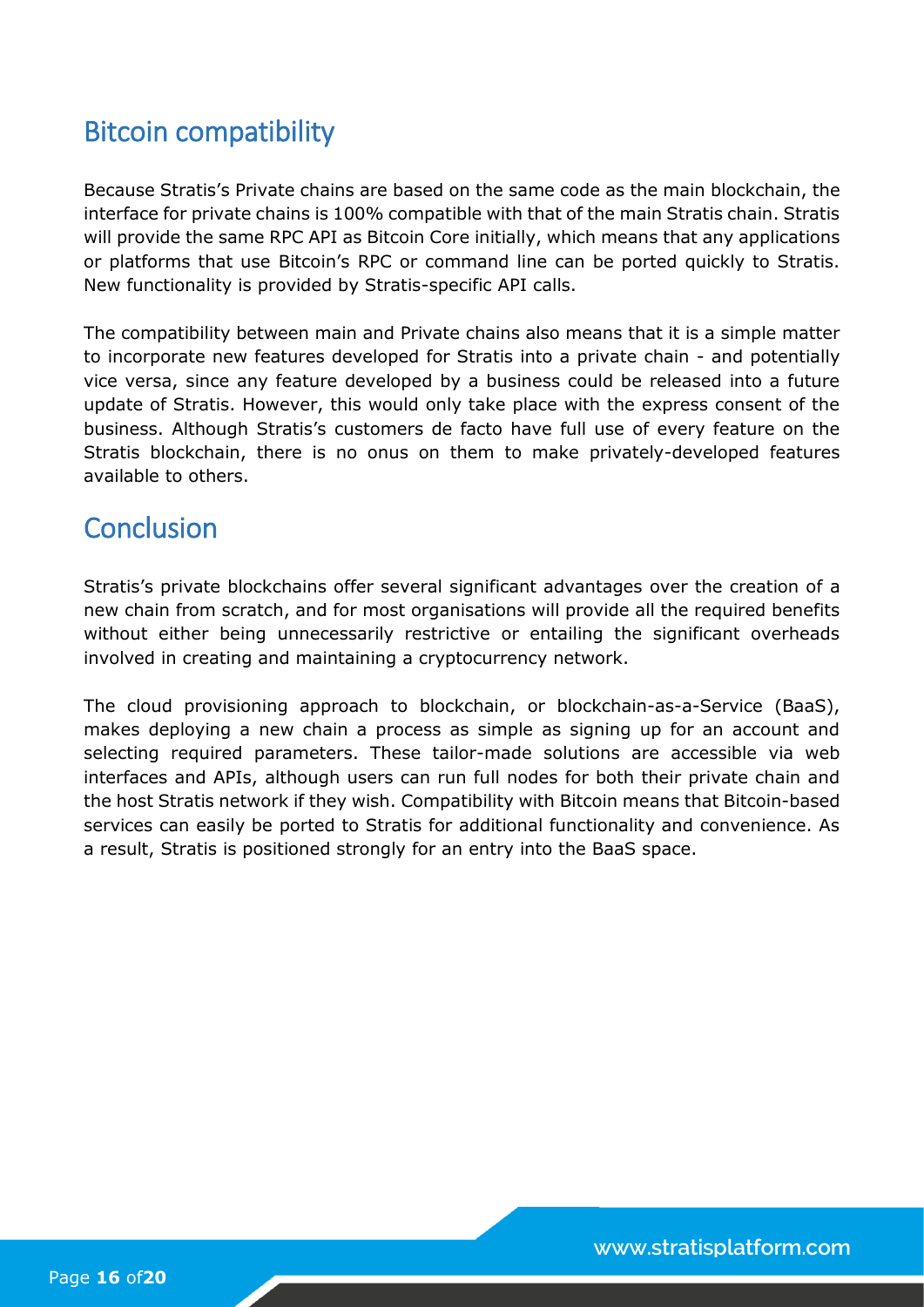# <span id="page-17-0"></span>Case Studies

### <span id="page-17-1"></span>Proof of Existence

The immutable and transparent nature of the blockchain lends itself to applications in which the existence of a file or document must be proved for a particular point in time.

Blockchain solutions are already informally used as a kind of digital copyright. Users take a 'hash' – a cryptographic digest of a file that serves as a unique fingerprint – and upload it to the blockchain. 2.0 blockchains that allow arbitrary messages to be recorded are convenient for this purpose, but Bitcoin and other first-generation blockchains allow short strings of characters to be embedded in transactions. Because each block is timestamped and each hash represents a specific file (changing even a single character of a document or a pixel of an image results in a completely different hash), this proves with beyond any reasonable degree of doubt that the file existed at the time that the hash was uploaded. This is an approach that can be extended from copyright and patents to contracts of all kinds, and even to establishing the physical condition of a property or a hire car before it is used by a customer.

#### <span id="page-17-2"></span>Clearing and settlement

Clearing and settlement is a major pain point for the banking industry, costing many tens of billions of dollars every year. Recent research by Santander suggested that a near real-time digital ledger for clearing could save over \$20 billion per year.  $[4]$ 

Many of the cost savings centre on the clearing and settlement cycle that is a feature of most current investment markets. Counterparty balances across a wide range of markets and financial institutions around the world are matched and reconciled on a rolling threeday basis. Currently this takes place on technology that is more than 40 years old as payments are batched and sent at intervals by a system called Automated Clearing House (ACH). There are significant benefits to moving this process to a blockchain platform, as some major banks are now actively considering, thereby clearing payments almost instantly. This could also potentially reduce the capital financial institutions have to hold against trades.

For some multinational organisations where several different currencies may be in use and funds moved between countries and departments on a daily basis – and particularly for the remittance industry – such an approach could prove invaluable for cross-border financial transfers. The blockchain potentially cuts the time for reconciliation down from a day or more to just minutes. [\[5\]](#page-20-0)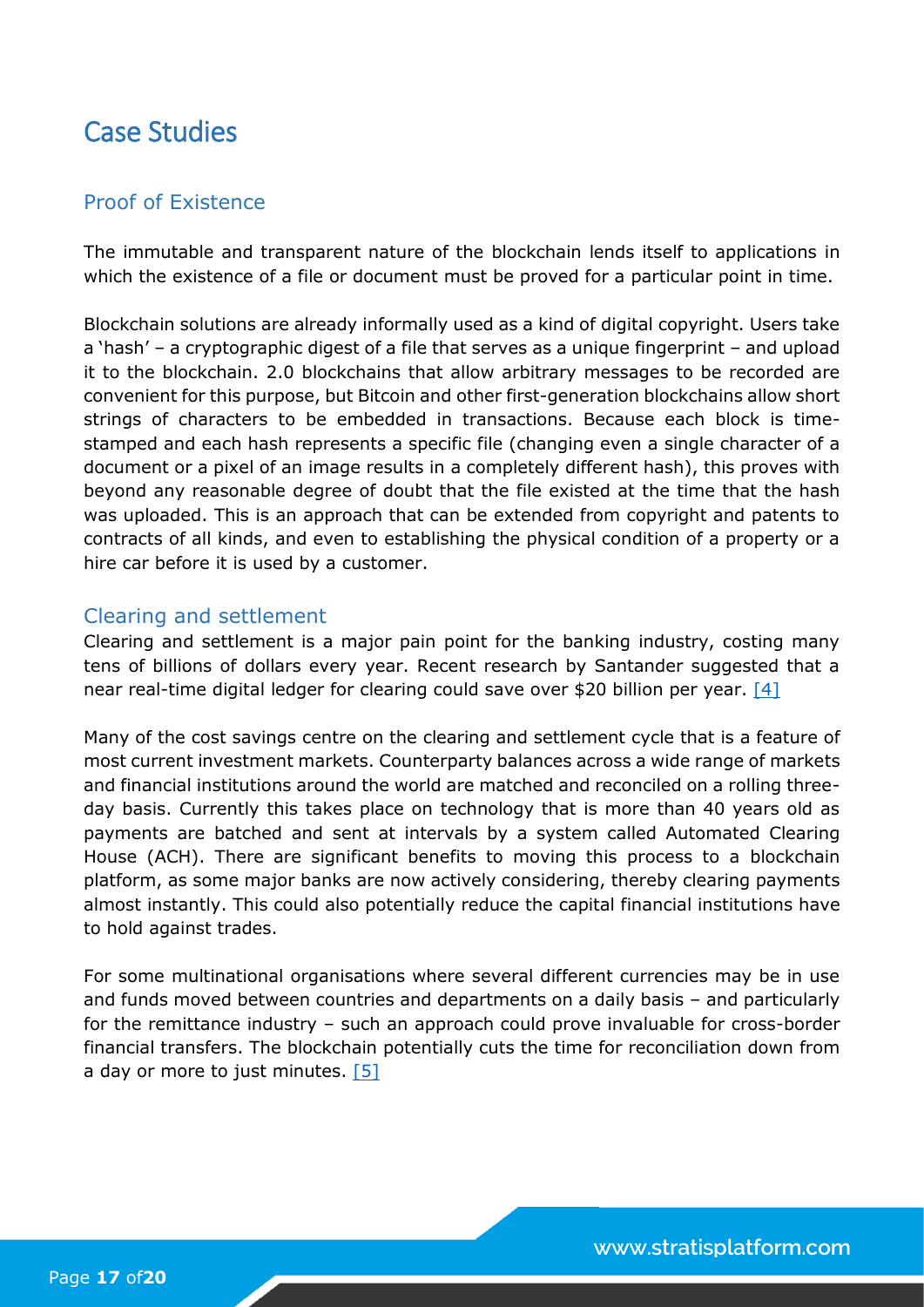### <span id="page-18-0"></span>Creating a private blockchain

TradeCorp is a financial services business that wishes to deploy and test a trading platform that utilizes blockchain technology. As part of their Agile development, they decide to develop a proof-of-concept platform to explore the issues they will face when bringing their idea to market.

Due to the anticipated volume and speed of transactions, they require 10 MB blocks and 30-second block time, and hence Bitcoin is not fit for their purposes. Instead, they engage Stratis to deploy and host a Private Chain for them. This is achieved with the following steps:

- Create an account on the Stratis Cloud Portal
- Purchase Stratis to fuel your Private Chain. (There will be a simple process for purchasing Stratis with many different payment options)
- Visit the provisioning tab on the Cloud management portal and select 'Deploy private blockchain'. Provide the required blockchain specifications outlined below:
- Identifying Name of the blockchain
- Target block time (e.g. 30 seconds)
- Privacy level any peer can join the network; private network; private or public transactions
- Mining rewards (private chain mining only). E.g. 100 native currency units per block, halving every 100,000 blocks.
- Ports for P2P connections and the JSON-RPC API, e.g. 6060, 5721.
- Permitted transaction types, e.g. paytoaddress, paytomultisig, paytoscripthash.
- Maximum block size, e.g. 5 MB.
- Maximum metadata per transaction (OP\_RETURN), e.g. 4,096 bytes.
- Click confirm/create new blockchain
- TradeCorp's private blockchain has now been provisioned and their primary node can be accessed via SSH on the IP/port displayed in the Stratis management portal.

TradeCorp now have a Private blockchain that is secured by the Stratis parent blockchain, which also meets their exact requirements. They also have access to the all of the technology developed by the Stratis projects, which can be deployed to their blockchain with little development overhead.

The whole process can be completed in as little as 10 minutes.

<span id="page-18-1"></span>Stratis is designed to make provisioning customised blockchains as easy as possible and with the needs of the financial services industry in mind. These features mean that it is a versatile solution for most businesses, from SMEs up to large financial organisations.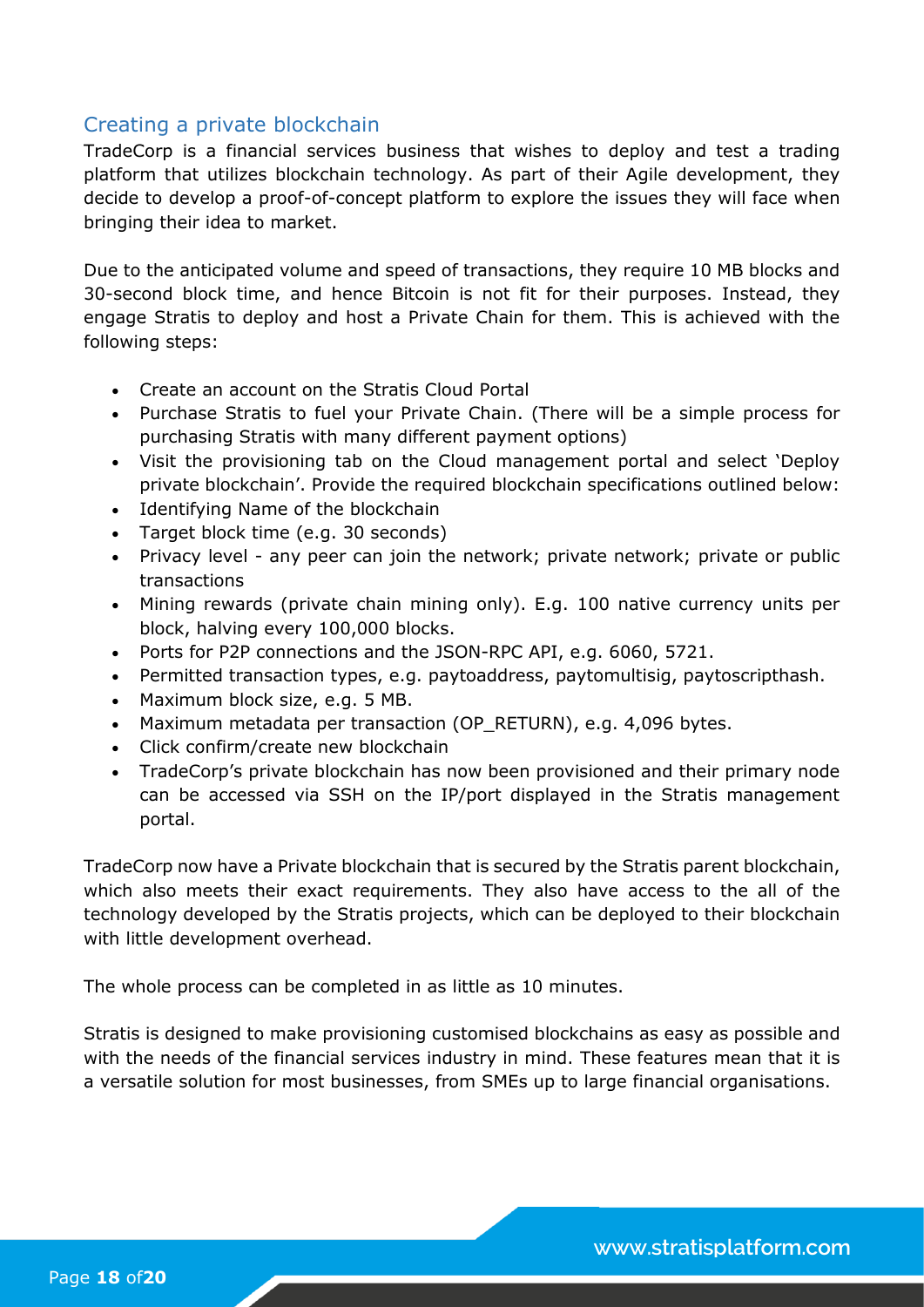### <span id="page-19-0"></span>Fiat gateway

Financial services company RemitCo wishes to facilitate the remittance of funds by migrant workers in the Middle East back to their families at home. Although remittance is a \$600 billion market, there is little competition in many locations and low-income workers may be heavily penalised in various ways. Unofficial services run by unscrupulous operators leave them open to risk, and fees can be high – as much as 10% of monthly pay. A lack of documentation and the comparatively small amounts of money involved mean that many cannot access official banking and money transfer services. Nevertheless, a high proportion are web literate and own internet-enabled mobile phones.

RemitCo deploys a private blockchain on top of the Stratis network and creates a token representing units of the local fiat currency in which migrant workers are paid. A service in the host country collects funds from employees and acts as a gateway to the blockchain. The workers now send these fiat tokens back to their families, which takes seconds or minutes instead of days, costs almost nothing and is fully secure and transparent – there are no unwanted middlemen and no hidden costs. A separate branch of RemitCo in the receiver's country acts as a gateway for funds back out of the blockchain.

Because RemitCo's blockchain is private, there are no concerns about fraud or money laundering since only approved personnel can move funds into and out of the blockchain. Similarly, the use of fiat-equivalent tokens means that users are not exposed to exchange rate volatility, as they would be if they used Bitcoin or other open protocols. The remittance process is streamlined and cost-effective, meaning that RemitCo can charge a smaller fee than the unofficial money transfer businesses, whilst offering a better service for its customers. Thus Stratis offers advantages for RemitCo that would not be available with a fully public blockchain.

### <span id="page-19-1"></span>Blitz sidechain

The Blitz blockchain already has a dedicated community and a series of services built on top of it. These include the Fitalize platform, which uses fitness devices such as the Fitbit to reward users with crypto coins on a per-step basis, and The Viral Exchange (TVE), a social media project that leverages cryptocurrency payments to incentivise users to like, share and follow posts for rapid publicity and growth.

In this example, the Blitz developers and community decide to move their blockchain to the Stratis ecosystem, thereby gaining a series of benefits:

 **Accelerated development.** Blitz is now able to follow closely the code base of Stratis, rather than spend time and resources maintaining its own version of the network software. Very little development is required in order to update the code.